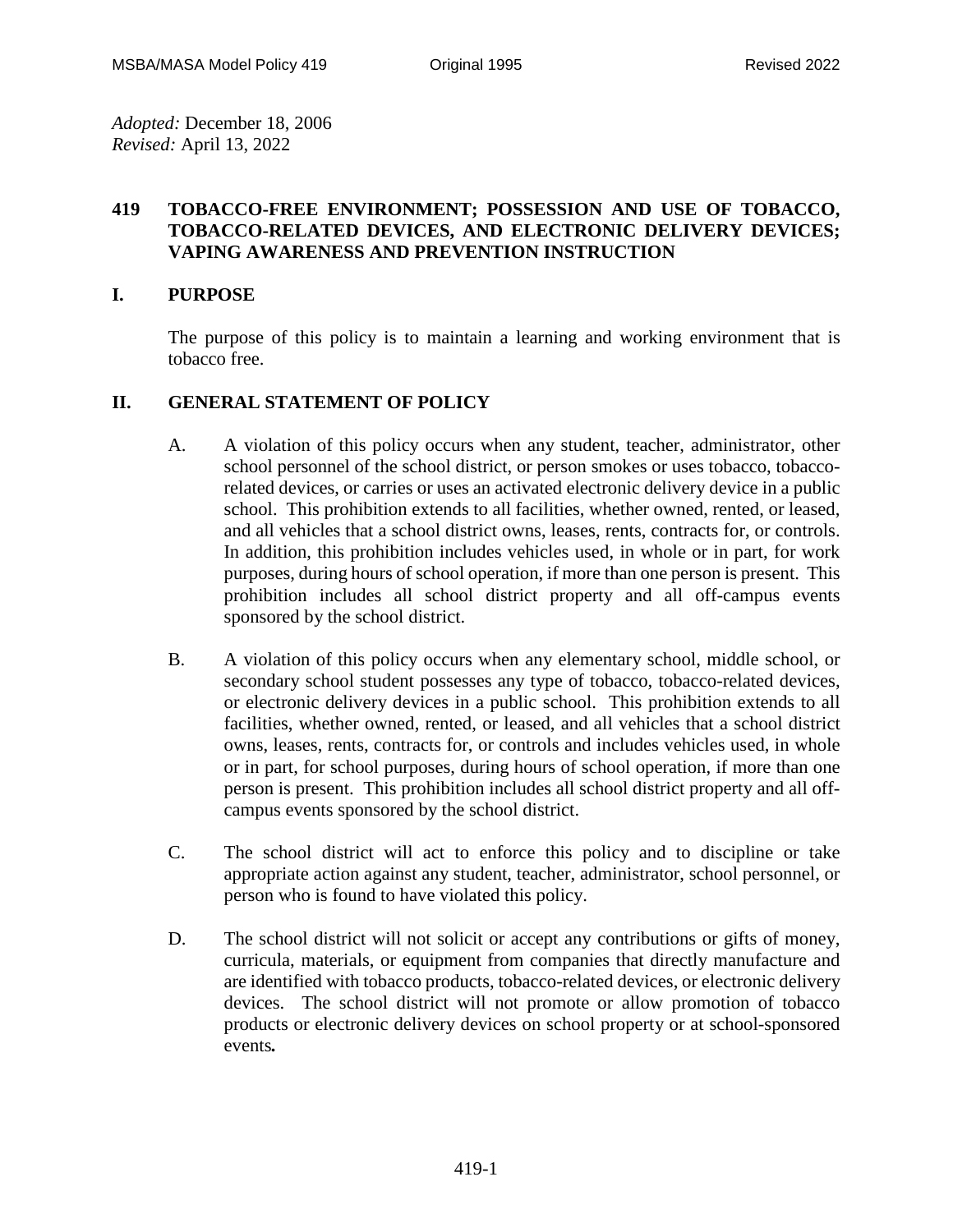## **III. DEFINITIONS**

- A. "Electronic delivery device" means any product containing or delivering nicotine, lobelia, or any other substance, whether natural or synthetic, intended for human consumption that can be used by a person to simulate smoking in the delivery of nicotine or any other substance through inhalation of aerosol or vapor from the product. Electronic delivery devices includes but is not limited to devices manufactured, marketed, or sold as electronic cigarettes, electronic cigars, electronic pipe, vape pens, modes, tank systems, or under any other product name or descriptor. Electronic delivery device includes any component part of a product, whether or not marketed or sold separately. Electronic delivery device excludes drugs, devices, or combination products, as those terms are defined in the Federal Food, Drug, and Cosmetic Act, that are authorized for sale by the United States Food and Drug Administration.
- B. "Heated tobacco product" means a tobacco product that produces aerosols containing nicotine and other chemicals which are inhaled by users through the mouth.
- C. "Tobacco" means cigarettes and any product containing, made, or derived from tobacco that is intended for human consumption, whether chewed, smoked, absorbed, dissolved, inhaled, snorted, sniffed, or ingested by any other means, or any component, part, or accessory of a tobacco product, including, but not limited to, cigars; cheroots; stogies; perique; granulated, plug cut, crimp cut, ready rubbed, and other smoking tobacco; snuff; snuff flour; cavendish; plug and twist tobacco; fine cut and other chewing tobacco; shorts; refuse scraps, clippings, cuttings and sweepings of tobacco; and other kinds and forms of tobacco. Tobacco excludes any drugs, devices, or combination products, as those terms are defined in the Federal Food, Drug, and Cosmetic Act, that are authorized for sale by the United States Food and Drug Administration.
- D. "Tobacco-related devices" means cigarette papers or pipes for smoking or other devices intentionally designed or intended to be used in a manner which enables the chewing, sniffing, smoking, or inhalation of vapors aerosol or vapor of tobacco or tobacco products. Tobacco-related devices include components of tobaccorelated devices which may be marketed or sold separately.
- E. "Smoking" means inhaling, exhaling, burning, or carrying any lighted or heated cigar, cigarette, pipe, or any other lighted or heated product containing, made, or derived from nicotine, tobacco, marijuana, or other plant, whether natural or synthetic, that is intended for inhalation. Smoking includes carrying or using an activated electronic delivery device.
- F. "Vaping" means using an activated electronic delivery device or heated tobacco product.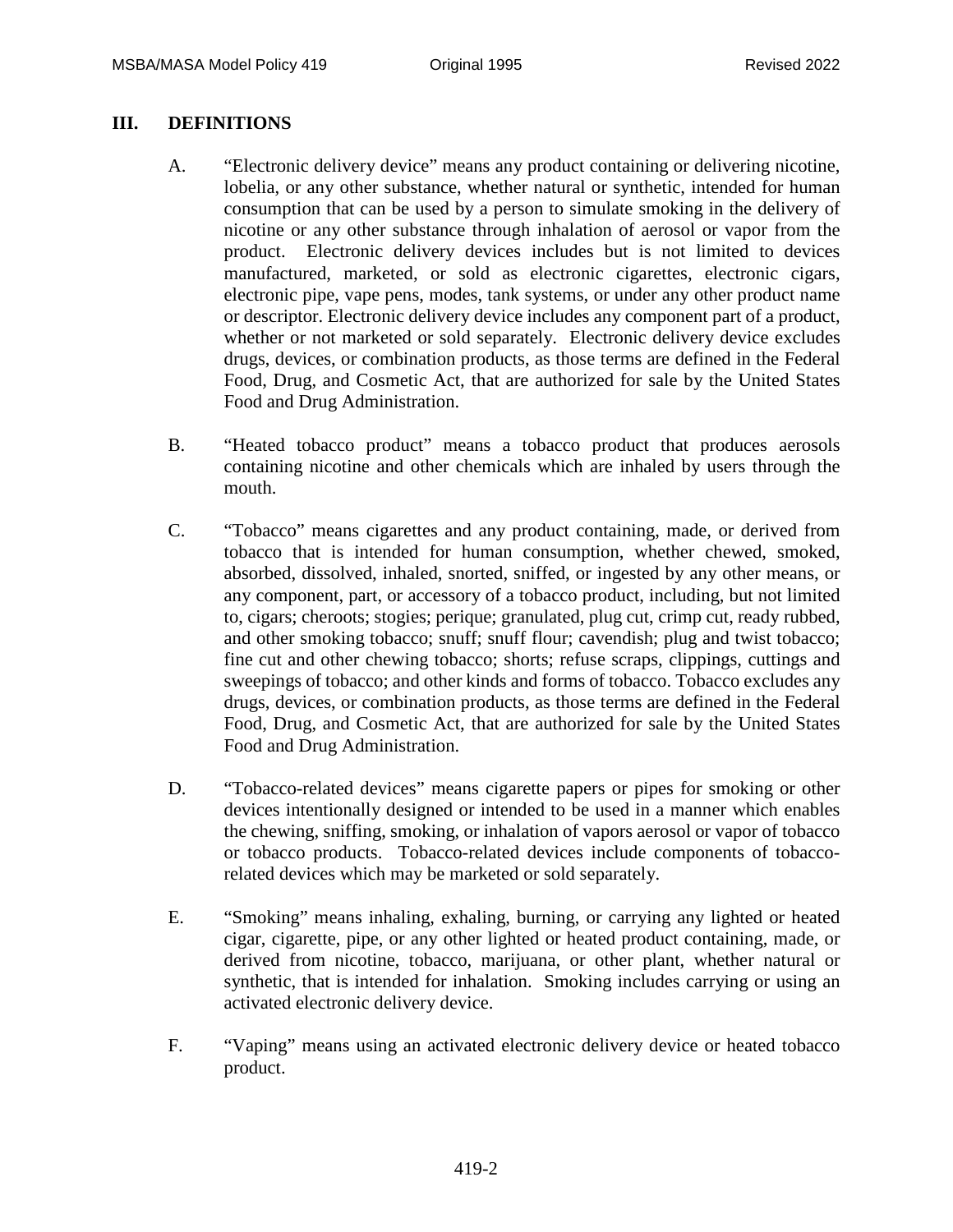## **IV. EXCEPTIONS**

- A. A violation of this policy does not occur when an Indian adult lights tobacco on school district property as a part of a traditional Indian spiritual or cultural ceremony. An Indian is a person who is a member of an Indian tribe as defined under Minnesota law.
- B. A violation of this policy does not occur when an adult nonstudent possesses a tobacco or nicotine product that has been approved by the United States Food and Drug Administration for sale as a tobacco-cessation product, as a tobaccodependence product, or for other medical purposes, and is being marketed and sold solely for such an approved purpose. Nothing in this exception authorizes smoking or use of tobacco, tobacco-related devices, or electronic delivery devices on school property or at off-campus events sponsored by the school district.

## **V. VAPING PREVENTION INSTRUCTION**

- A. The school district must provide vaping prevention instruction at least once to students in grades 6 through 8.
- B. The school district may use instructional materials based upon the Minnesota Department of Health's school e-cigarette toolkit or may use other smoking prevention instructional materials with a focus on vaping and the use of electronic delivery devices and heated tobacco products. The instruction may be provided as part of the school district's locally developed health standards.

#### **VI. ENFORCEMENT**

- A. All individuals on school premises shall adhere to this policy.
- B. Students who violate this tobacco-free policy shall be subject to school district discipline procedures.
- C. School district administrators and other school personnel who violate this tobaccofree policy shall be subject to school district discipline procedures.
- D. School district action taken for violation of this policy will be consistent with requirements of applicable collective bargaining agreements, Minnesota or federal law, and school district policies.
- E. Persons who violate this tobacco-free policy may be referred to the building administration or other school district supervisory personnel responsible for the area or program at which the violation occurred.
- F. School administrators may call the local law enforcement agency to assist with enforcement of this policy. Smoking or use of any tobacco product in a public school is a violation of the Minnesota Clean Indoor Air Act and/or the Freedom to Breathe Act of 2007 and is a petty misdemeanor. A court injunction may be